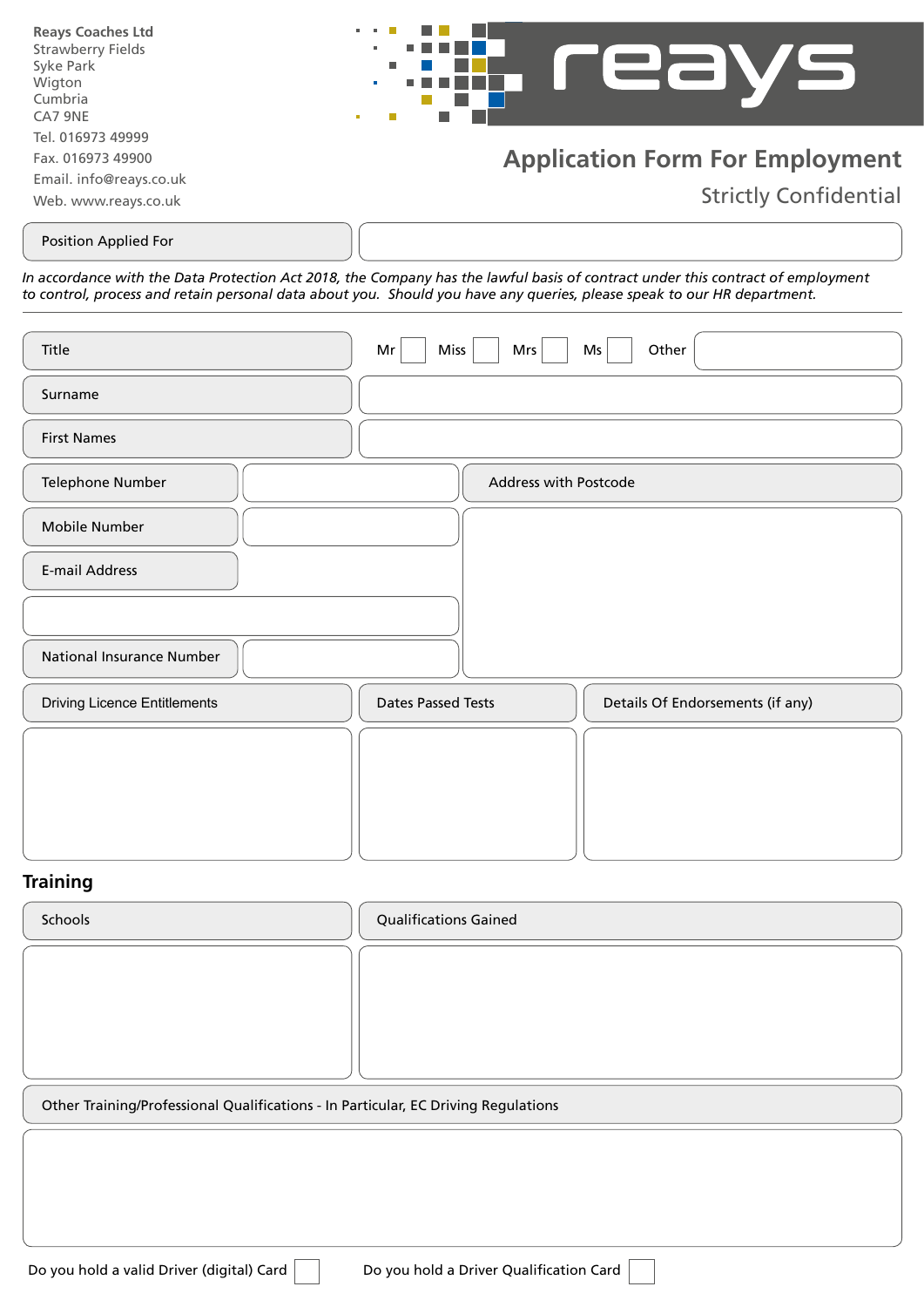| Leisure: - Please note here your interests, hobbies, sports, other pastimes etc. |  |
|----------------------------------------------------------------------------------|--|
|                                                                                  |  |
|                                                                                  |  |
|                                                                                  |  |
| Do you hold a current CRB clearance?<br>No<br>Yes                                |  |

## **Previous Employment**

| Employer & Address | Job Title & Duties | Start/Finish Salary | Reason for Leaving |
|--------------------|--------------------|---------------------|--------------------|
|                    |                    |                     |                    |
|                    |                    |                     |                    |
|                    |                    |                     |                    |
|                    |                    |                     |                    |
|                    |                    |                     |                    |
|                    |                    |                     |                    |
|                    |                    |                     |                    |
|                    |                    |                     |                    |
|                    |                    |                     |                    |
|                    |                    |                     |                    |
|                    |                    |                     |                    |
|                    |                    |                     |                    |
|                    |                    |                     |                    |
|                    |                    |                     |                    |
|                    |                    |                     |                    |

| Notice required to leave current post |  |
|---------------------------------------|--|
|---------------------------------------|--|

## **Referees:** Please note here the names and addresses of two persons one of whom should be your present/last employer from whom we may obtain both character and work experience references

| Reference One | Reference Two |
|---------------|---------------|
|               |               |
|               |               |
|               |               |
|               |               |
| Tel:          | Tel:          |
|               |               |
| email:        | email:        |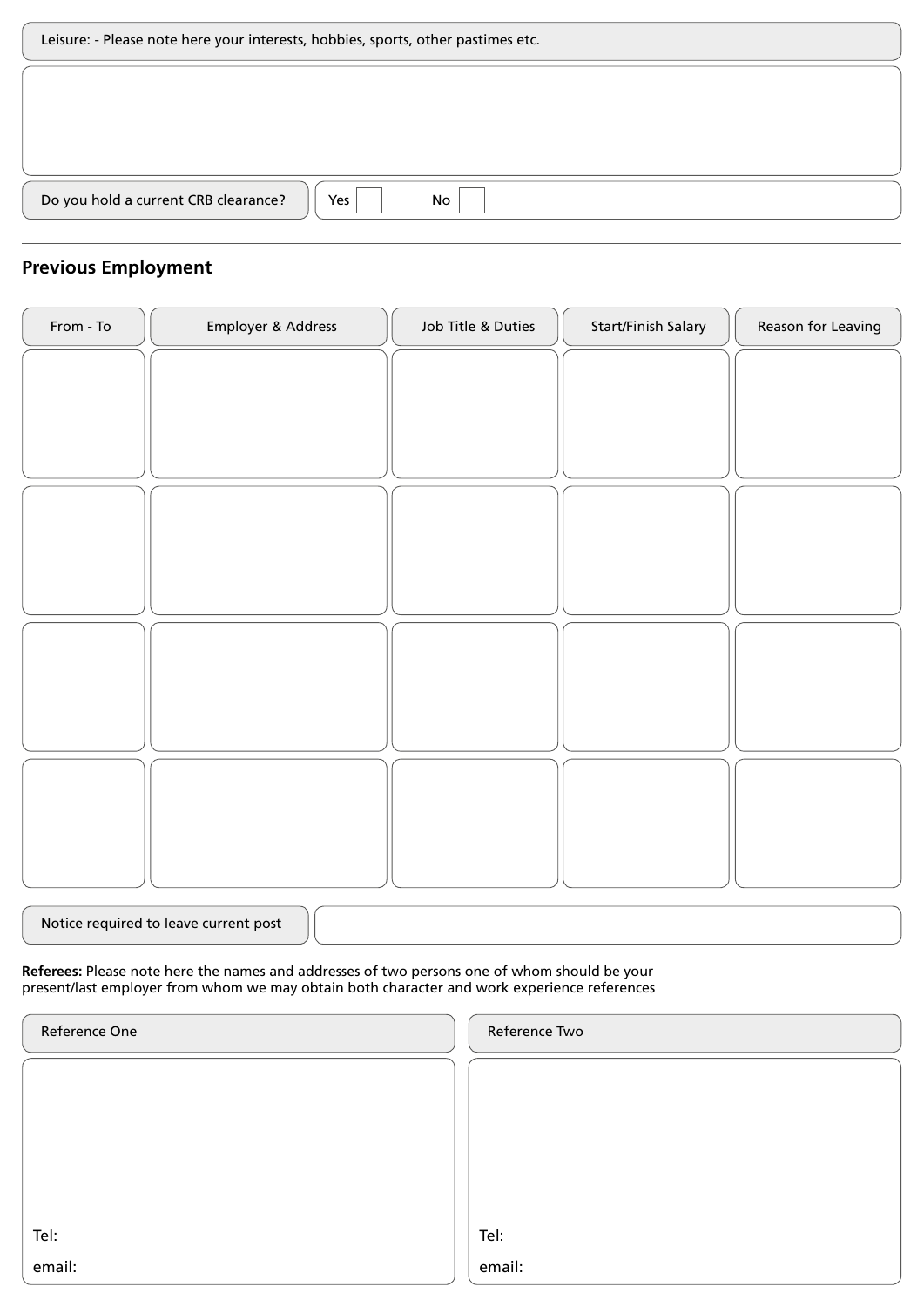Please note any criminal convictions except those spent under the Rehabilitation of Offenders Act 1974. If none, please state

General Comments

Please detail here your specific reasons for this application, your main achievements to date and the strength you would bring to this post.

Please state if there are any dates when you would not be available for interview.

Where did you see the position advertised?

I give my consent to process my data for recruitment purposes under the Data Protection Act 2018.

Date: Signed: Signed: Signed: Signed: Signed: Signed: Signed: Signed: Signed: Signed: Signed: Signed: Signed: Signed: Signed: Signed: Signed: Signed: Signed: Signed: Signed: Signed: Signed: Signed: Signed: Signed: Signed:

Thank you for taking time to complete this application, please ensure all sections are complete or your application may not be accepted.

## **Applicants Privacy Notice**

This statement is provided with the intention to comply with your right to be informed under the Data Protection Act 2018.

- We will hold and process the following information:
- 1. Your personal and contact details including your name, address, telephone numbers, emails
- 2. Particulars of your current and/or previous employment including your job title, salary, benefits, references
- 3. Particulars of your qualifications and skills including references, licences, certificates and training
- 4. Sensitive information including protected characteristics under the Equality Act 2010 for Equal Opportunities Monitoring and Compliance
- 5. Copies of letters and communications
- 6. Health records including fitness for work, medical capability and assessment outcomes
- 7. DBS records e.g. records of past convictions or records of no previous convictions
- 8. Criminal Convictions e.g. unspent convictions declared and driving offences
- 9. Particulars of former employment including references and salaries

We are the controller of this information and we are also the processor of this information. This data has been gathered during the recruitment process through your voluntarily giving us this data and in the legitimate interest of assisting us complete a fair and non-discriminatory recruitment process. It will also be necessary for us to hold and process this data in the interests of defending any claims brought against us.

The officer responsible for the protection of your data is Kerrie Allison, Head of Sales and Marketing.